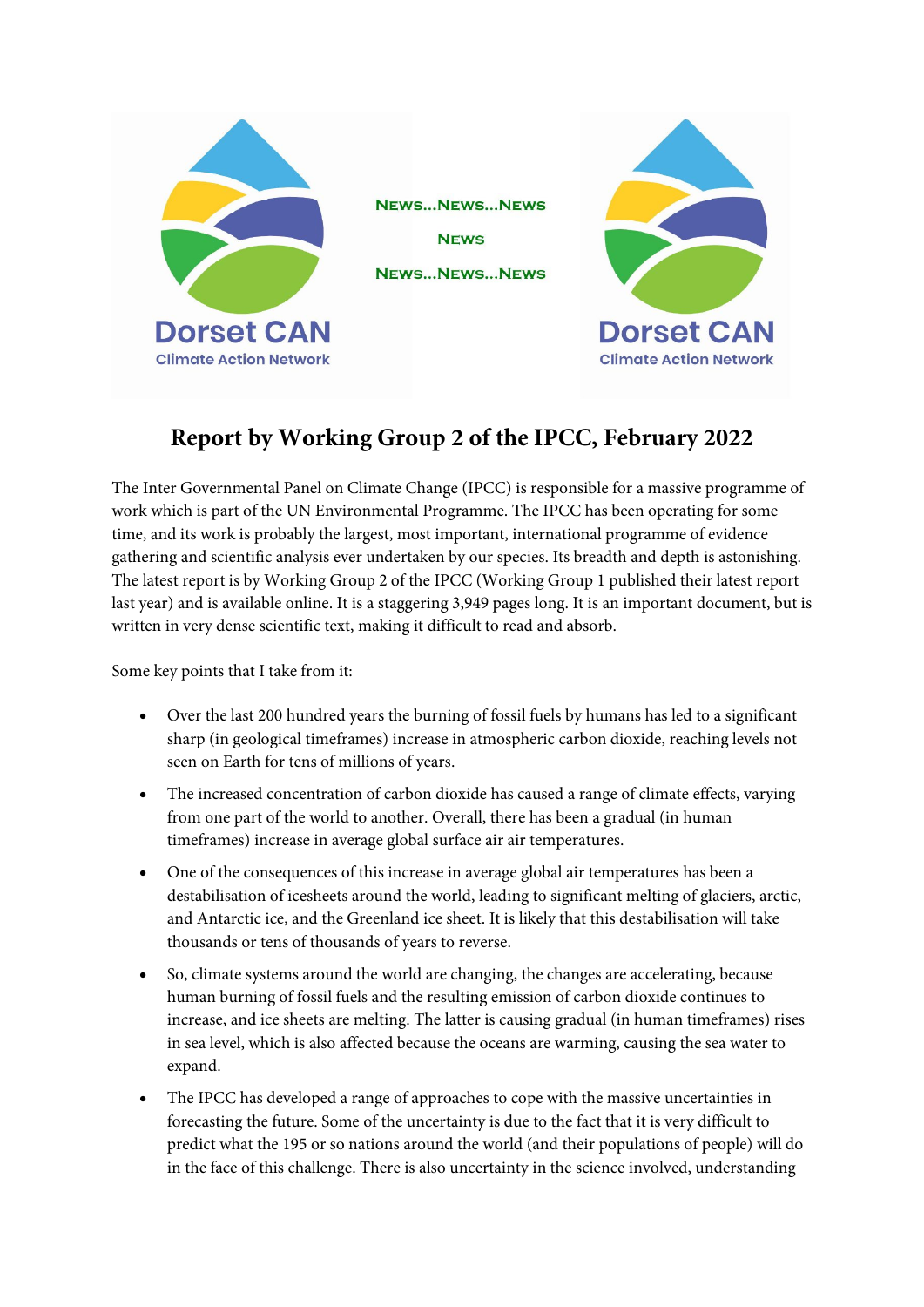the physical, chemical, biological, etc processes involved in the global systems, to provide a basis for forecasting.

- The last major IPCC reports were in 2015. Since then the science has improved, through massive efforts to gather evidence from around the world on the atmospheric, oceanic, etc systems, and also to refine the scientific models. The science has been developing for 40 or 50 years, and is continually improving. The IPCC also has a number of teams involved around the world, using a range of models, and part of the activity is to look at the range of forecasts produced by these teams. These things all provide a basis for increasing confidence in the forecasts.
- To cope with the uncertainty about what the 195 nations will do, the IPCC has developed a range of scenarios of future emissions. One of these is that at the global level, things carry on pretty much as they are (which is seen as a worst case scenario). At the other end is a scenario where at a global level the 195 nations aggressively reduce their emissions over the next 30 to 50 years. The latter leads to global average temperatures in the range 1.5 to 2 degrees C within the next few decades. The former leads to global average temperatures increasing into the 5 degree C plus territory.
- Based on the current evidence and scientific models, the IPCC considers that the more likely scenarios and forecasts are somewhere in the middle, with peak carbon dioxide emissions coming somewhere during the second half of this century, and global average temperature rises of something like 3 degrees C.
- We know that carbon dioxide stays in the atmosphere a long time, between 300 and 10,000 years. The challenge at the moment is to slow down the rate at which we add to the amount already in the atmosphere, the effort to get to net zero. Once we have done that, the next challenge will be to start reducing the amount of carbon in the atmosphere by trying to go to negative emissions (absorbing more carbon dioxide than is emitted).
- Because of the long time that carbon dioxide stays in the atmosphere, and the even longer time that the ice sheets take to respond to even small changes in global average temperatures, the changes in the climate that are underway as a result of the burning of fossil fuels by humans over the last 200 years, will continue for several hundred if not thousands of years. In geological timeframes the changes are fast. In human timeframes the changes will be gradual.
- The impact of all this on biodiversity and human populations varies dramatically from one part of the world to the next. In the worst affected parts of the world (mostly the equatorial regions) the IPCC forecasts droughts, crop failures, and famines, and biodiversity loss of in the range 50% to 75%, as well as inundation of coastal areas due to sea level rise. In less severely affected parts of the world (eg northern europe), the impacts are not as great, for example biodiversity loss in the range 20% to 30%. One of the likely "adaptations" to climate change at a global level, particularly given the gradual (in human timeframes) changes, is that species will migrate away from the more severely affected areas to the less severely affected areas. In human terms this may lead to breakdown of societal structures in some parts of the world.

For the reasons given at the top of this thread, I have not been able to read and absorb the whole of the IPCC report (I doubt that any one individual can do that), but I believe that the above is a reasonable